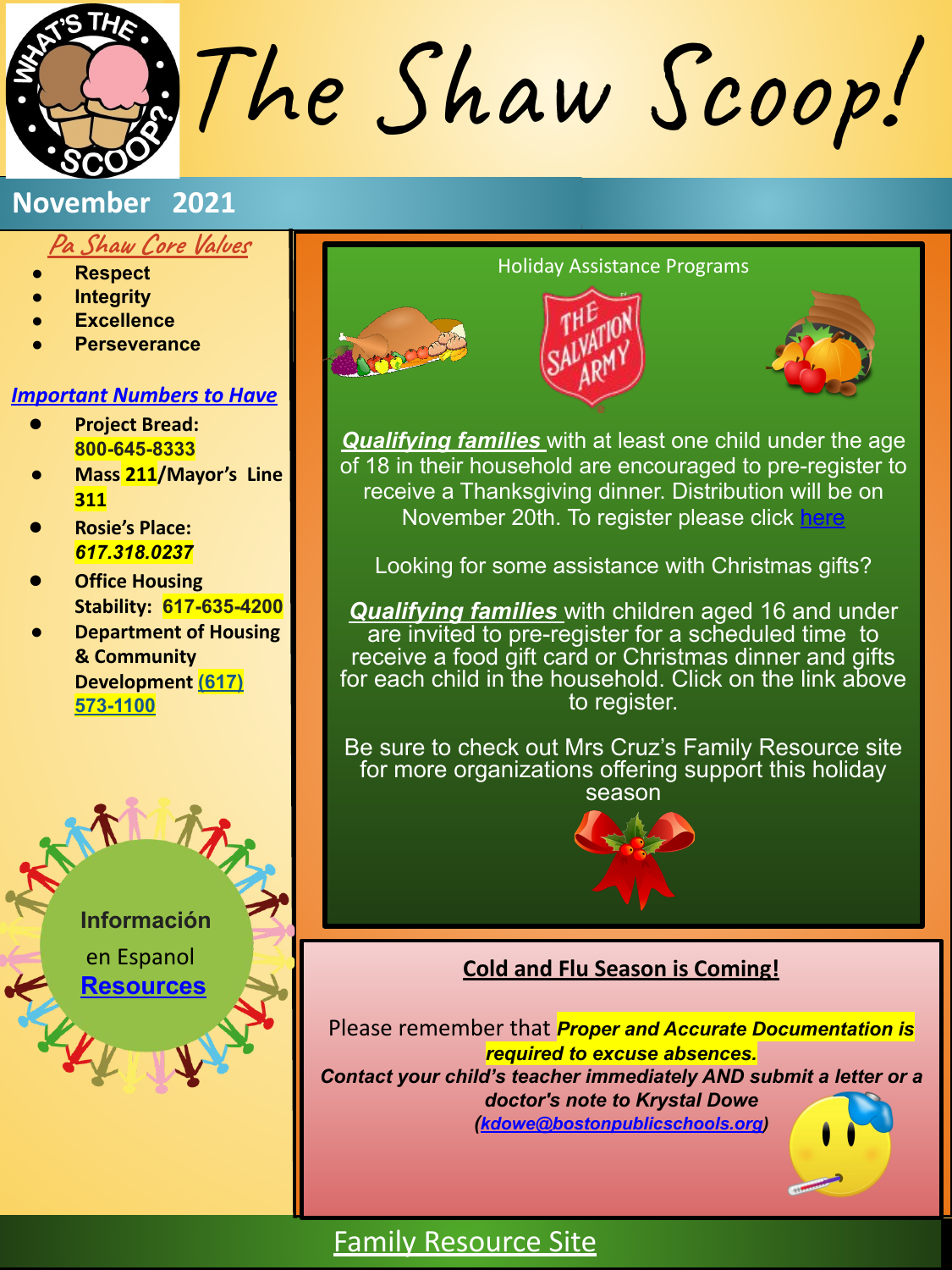The Shaw Scoop!

## **Important Dates:**



### **Doc Wayne( NEW TIME/DAY!)**

- **● Thursdays 2:00-2:50 YMCA**
- **● Before /After School Mon-Friday 8-9 & 4:15-6:00**

## **School Site Council**

*● Monthly on the last Wednesday*  **Next Meeting 12/1 5:00-6:15**

### *● BOKS!*

● Begins **11/10 from 830-9:15 Monday & Wednesday**

## *Coming Soon!*

*● Sportsmen's Tennis*

# *Partners Update!*

## **Boks**

Boks is a *free* before school program located at the Shaw and takes place every *Wednesday and Thursday from 8:30-9:15.* 

This program is an extension of student's gym class and is geared towards physical wellness. Interested in signing your child up? Contact Coach Merritt or Mr. Connor!



**[jmerritt@bostonpublicschools.org](mailto:jmerritt@bostonpublicschools.org) mconnor3@bostonpublicschools.org**

## **YMCA**

The YMCA program takes place daily in the morning and afterschool at the Shaw. Although there is a fee for this program, financial assistance is available. Contact Daun for more information!

> **Daun** 617-845-7036 [DMorales@ymcaboston.org](mailto:DMorales@ymcaboston.org)

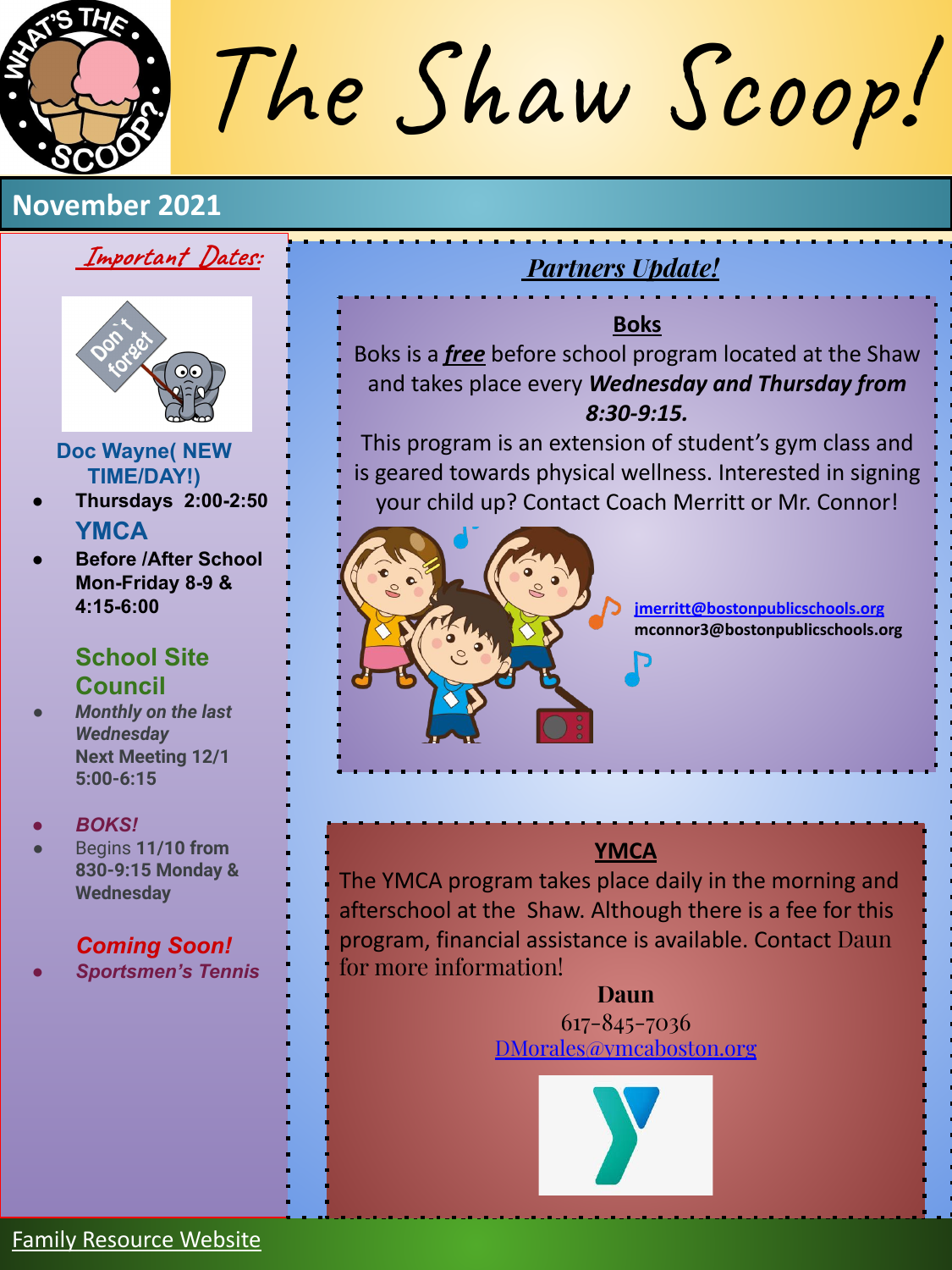The Shaw Scoop!

### **Pa Shaw Core Values**

- **● Respect**
- **● Integrity**
- **● Excellence**
- **● Perseverance**

### *Important Numbers to Have*

- **● Project Bread: 800-645-8333**
- **● Mass 211/Mayor's Line 311**
- **● Rosie's Place:**  *617.318.0237*
- **● Office Housing Stability: 617-635-4200**
- **● Department of Housing & Community Development (617) 573-1100**





**Se invita a las familias que califiquen** con niños menores de 16 años a que se preinscriban en un horario programado para recibir una tarjeta de regalo de comida o una cena de Navidad y obsequios para cada niño en el hogar. Haga clic en el enlace de arriba para registrarse.

Asegúrese de visitar el sitio de Recursos para la Familia de la Sra. Cruz para ver más organizaciones que ofrecen apoyo en esta temporada navideña.



## **Se Acerca la Temporada de Resfriados y Gripe!**

Recuerde que se requiere documentación adecuada y precisa para justificar las ausencias. Comuníquese con el maestro de su hijo de inmediato Y envíe una carta o nota del médico a K*rystal Dowe*

*([kdowe@bostonpublicschools.org\)](mailto:kdowe@bostonpublicschools.org)* 

# [Family Resource Site](https://sites.google.com/bostonpublicschools.org/pashawfamilyresourcesite/home)